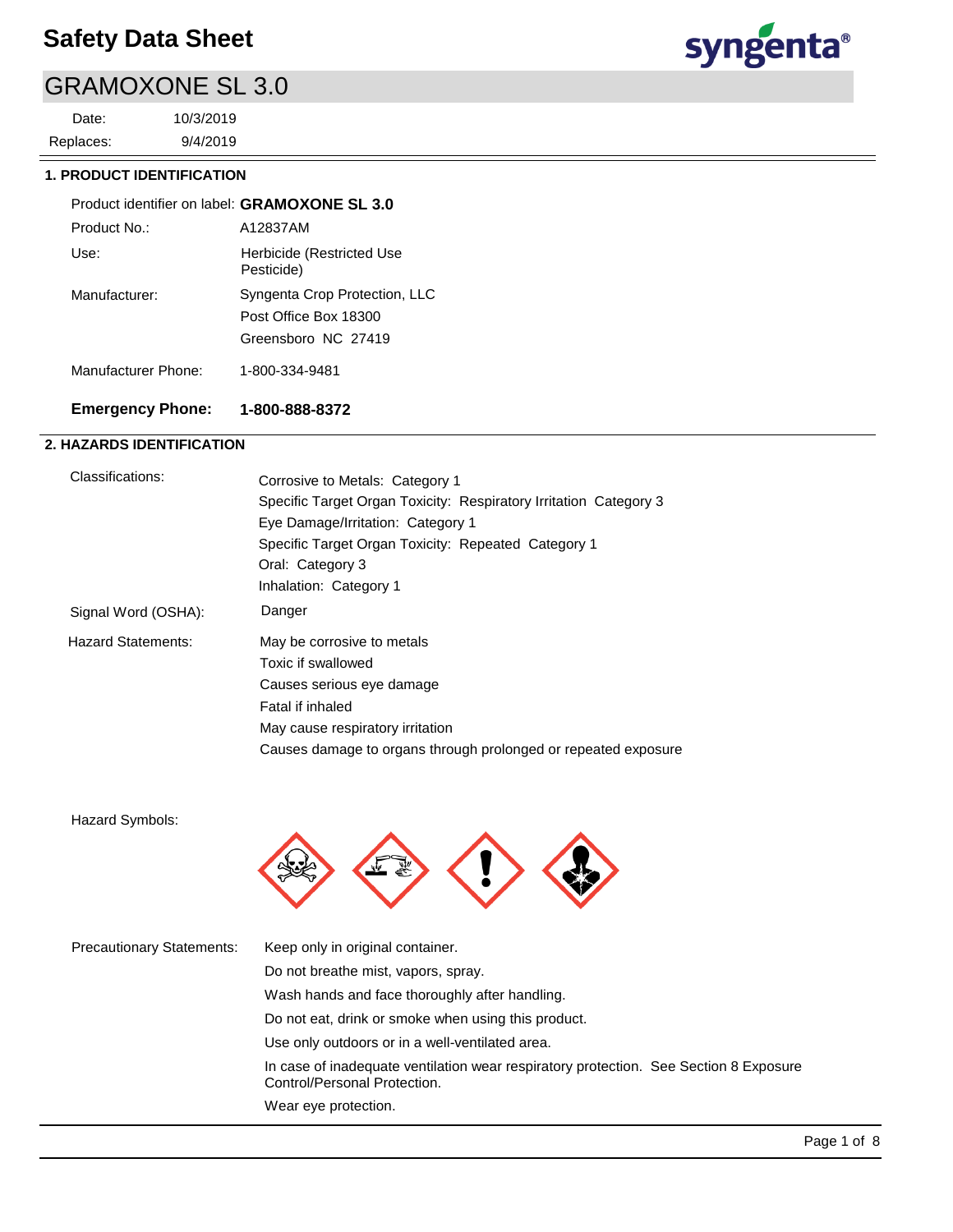### GRAMOXONE SL 3.0

| Date:     | 10/3/2019                       |                                                                                                                                 |
|-----------|---------------------------------|---------------------------------------------------------------------------------------------------------------------------------|
| Replaces: | 9/4/2019                        |                                                                                                                                 |
|           |                                 | If swallowed: Immediately call a poison center, doctor or Syngenta. Rinse mouth.                                                |
|           |                                 | If inhaled: Remove person to fresh air and keep comfortable for breathing.                                                      |
|           |                                 | If in eyes: Rinse cautiously with water for several minutes. Remove contact lenses<br>present and easy to do. Continue rinsing. |
|           |                                 | Immediately call a poison center, doctor or Syngenta.                                                                           |
|           |                                 | Specific treatment is urgent (see Section 4 First Aid Measures).                                                                |
|           |                                 | Absorb spillage to prevent material damage.                                                                                     |
|           |                                 | Store locked up.                                                                                                                |
|           |                                 | Store in corrosive resistant plastic, plastic-lined steel or fiberglass container.                                              |
|           |                                 | Dispose of contents and container in accordance with local regulations.                                                         |
|           | <b>Other Hazard Statements:</b> | None                                                                                                                            |

### **3. COMPOSITION/INFORMATION ON INGREDIENTS**

| <b>Chemical Name</b>                                                       | Common Name         | CAS Number | Concentration    |
|----------------------------------------------------------------------------|---------------------|------------|------------------|
| 2-amino-,5-dihydro-6-methyl-4-propyl-s-<br>triazole-[1,5-a]pyrimidin-5-one | Paraguat Emetic     | 27277-00-5 | $>= 0.1 - 5.1\%$ |
| $(1,1'-dimethyl-4,4'-bipyridinium dichloride)$                             | Paraguat Dichloride | 1910-42-5  | 43.8275%         |

Ingredients not precisely identified are proprietary or non-hazardous. Values are not product specifications.

### **4. FIRST AID MEASURES**

Have the product container, label or Safety Data Sheet with you when calling Syngenta (800-888-8372), a poison control center or doctor, or going for treatment.

| Ingestion:    | If swallowed: Call Syngenta (800-888-8372), a poison control center or doctor immediately for treatment<br>advice. Do not give any liquid to the person. Do not induce vomiting unless told to do so after calling 800-888-<br>8372 or by a poison control center or doctor. Do not give anything by mouth to an unconscious person. |
|---------------|--------------------------------------------------------------------------------------------------------------------------------------------------------------------------------------------------------------------------------------------------------------------------------------------------------------------------------------|
| Eye Contact:  | If in eyes: Hold eye open and rinse slowly and gently with water for 15-20 minutes. Remove contact lenses, if<br>present, after 5 minutes, then continue rinsing eye. Call Syngenta (800-888-8372), a poison control center or<br>doctor for treatment advice.                                                                       |
| Skin Contact: | If on skin or clothing: Take off contaminated clothing. Rinse skin immediately with plenty of water for 15-20<br>minutes. Call Syngenta (800-888-8372), a poison control center or doctor for treatment advice.                                                                                                                      |
| Inhalation:   | If inhaled: Move person to fresh air. If person is not breathing, call 911 or an ambulance, then give artificial<br>respiration, preferably mouth-to-mouth if possible. Call Syngenta (800-888-8372), a poison control center or<br>doctor for further treatment advice.                                                             |

Most important symptoms/effects:

Eye irritation

Respiratory irritation

Indication of immediate medical attention and special treatment needed:

There is no specific antidote if this product is ingested.

Treat symptomatically.



lenses, if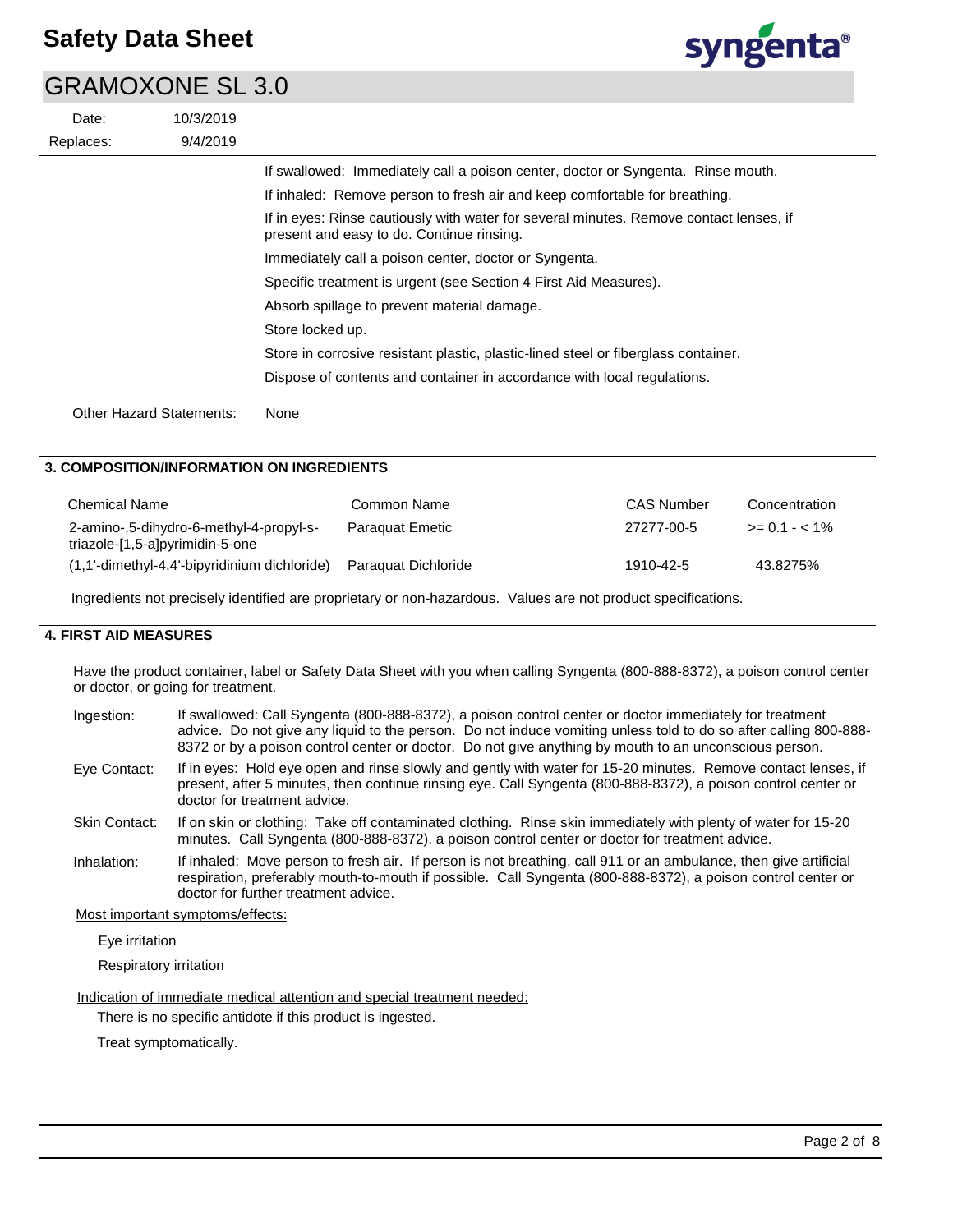### GRAMOXONE SL 3.0

9/4/2019 10/3/2019 Replaces: Date:



Refer to the booklet 'Paraquat Poisoning. A Practical Guide to Diagnosis, First Aid and Hospital Treatment (http://www4.syngenta.com/what-we-do/crops-and-products/paraquat-safety). Administer either activated charcoal (100 g for adults or 2 g/kgbody weight in children) or Fuller's Earth (15% solution; 1 liter for adults or 15 ml/kg body weight in children). NOTE: The use of gastric lavage without administration of an adsorbent has not shown any clinical benefit. Do not use supplemental oxygen. Eye splashes from concentrated material should be treated by an eye specialist after initial treatment. With the possibility of late onset corneal ulceration, it is advised that patients with paraquat eye injuries are reviewed by an eye specialist the day after first presentation. Use treatment that is appropriate for chemical burns. Intact skin is an effective barrier to paraquat, however, contact with irritated or cut skin or repeated contact with intact skin may result in poisoning.

### **5. FIRE FIGHTING MEASURES**

Suitable (and unsuitable) extinguishing media:

Use dry chemical, foam or CO2 extinguishing media. If water is used to fight fire, dike and collect runoff.

Specific Hazards:

None known.

Special protective equipment and precautions for firefighters:

Wear full protective clothing and self-contained breathing apparatus. Evacuate nonessential personnel from the area to prevent human exposure to fire, smoke, fumes or products of combustion.

### **6. ACCIDENTAL RELEASE MEASURES**

Personal precautions, protective equipment, and emergency procedures:

Follow exposure controls/personal protection outlined in Section 8.

Methods and materials for containment and cleaning up:

Control the spill at its source. Contain the spill to prevent from spreading or contaminating soil or from entering sewage and drainage systems or any body of water. Clean up spills immediately, observing precautions outlined in Section 8. Cover entire spill with absorbing material and place into compatible disposal container. Scrub area with hard water detergent (e.g. commercial products such as Tide, Joy, Spic and Span). Pick up wash liquid with additional absorbent and place into compatible disposal container. Once all material is cleaned up and placed in a disposal container, seal container and arrange for disposition.

### **7. HANDLING AND STORAGE**

Precautions for safe handling:

Store the material in a well-ventilated, secure area out of reach of children and domestic animals. Do not store food, beverages or tobacco products in the storage area. Prevent eating, drinking, tobacco use, and cosmetic application in areas where there is a potential for exposure to the material. Wash thoroughly with soap and water after handling.

Conditions for safe storage, including any incompatibilities:

Store the material in a well-ventilated, secure area out of reach of children and domestic animals. Do not store food, beverages or tobacco products in the storage area.

Store locked up.

### **8. EXPOSURE CONTROLS/PERSONAL PROTECTION**

**THE FOLLOWING RECOMMENDATIONS FOR EXPOSURE CONTROLS/PERSONAL PROTECTION ARE INTENDED FOR THE MANUFACTURE, FORMULATION AND PACKAGING OF THIS PRODUCT.** 

**FOR COMMERCIAL APPLICATIONS AND/OR ON-FARM APPLICATIONS CONSULT THE PRODUCT LABEL.**

Occupational Exposure Limits: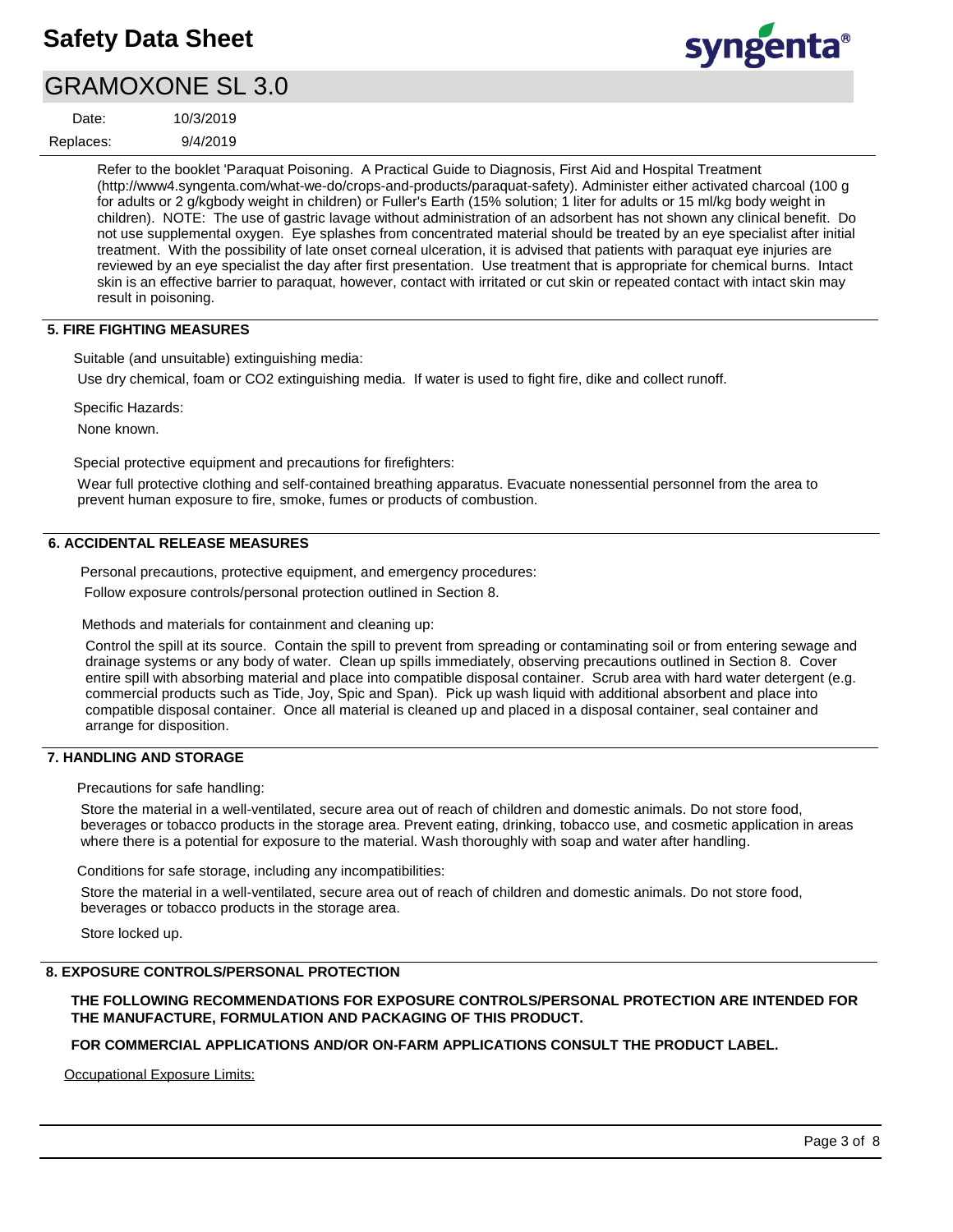

### GRAMOXONE SL 3.0

| Date:     | 10/3/2019 |
|-----------|-----------|
| Replaces: | 9/4/2019  |

| 25.0                   |                                                |                                          |                                                      |          |
|------------------------|------------------------------------------------|------------------------------------------|------------------------------------------------------|----------|
| <b>Chemical Name</b>   | OSHA PEL                                       | <b>ACGIH TLV</b>                         | Other                                                | Source   |
| <b>Paraguat Emetic</b> | Not Established                                | Not Established                          | $0.02$ mg/m <sup>3</sup> TWA                         | Syngenta |
| Paraguat Dichloride    | 0.5 mg/m <sup>3</sup> TWA (respirable<br>dust) | $0.1 \text{ mg/m}^3$ TWA<br>(respirable) | $0.01$ mg/m <sup>3</sup> TWA<br>(inhalable fraction) | Syngenta |

### Appropriate engineering controls:

Use effective engineering controls to comply with occupational exposure limits (if applicable).

#### Individual protection measures:

#### Ingestion:

Prevent eating, drinking, tobacco usage and cosmetic application in areas where there is a potential for exposure to the material. Wash thoroughly with soap and water after handling.

#### Eye Contact:

Where eye contact is likely, use splash-proof chemical goggles. Facilities storing or utilizing this material should be equipped with an eyewash facility and a safety shower.

#### Skin Contact:

Where contact is likely, wear chemical-resistant (such as nitrile or butyl) gloves, coveralls, socks and chemical-resistant footwear.

#### Inhalation:

A particulate filter respirator may be necessary until effective engineering controls are installed to comply with occupational exposure limits. Use a NIOSH certified respirator with any R, P or HE filter.

Use a self-contained breathing apparatus in cases of emergency spills, when exposure levels are unknown, or under any circumstances where air-purifying respirators may not provide adequate protection.

### **9. PHYSICAL AND CHEMICAL PROPERTIES**

| Appearance: Dark green liquid                                                   |
|---------------------------------------------------------------------------------|
| Odor: Not Available                                                             |
| Odor Threshold: Not Applicable                                                  |
| pH: 3-7 (1% w/v)                                                                |
| Melting point/freezing point: Not Available                                     |
| Initial boiling point and boiling range: Not Applicable                         |
| Flash Point (Test Method): >200°F (Pensky-Martens CC)                           |
| Flammable Limits (% in Air): NotAvailable                                       |
| Flammability:<br>Not Available                                                  |
| Vapor Pressure: Paraquat Dichloride 7.5 x 10(-8) mmHg @ 77°F (25°C)             |
| Vapor Density: Not Available                                                    |
| Relative Density: 1.11-1.15 g/cm <sup>3</sup> @ $68^{\circ}F$ (20 $^{\circ}C$ ) |
| Solubility (ies): Paraquat Dichloride 620 g/l @ 68°F (20°C)                     |
| Partition coefficient: n-octanol/water: Not Available                           |
| Autoignition Temperature: >1202°F                                               |
| Decomposition Temperature: Not Available                                        |
| Viscosity: $4mPa \ @ 68°F (20°C)$                                               |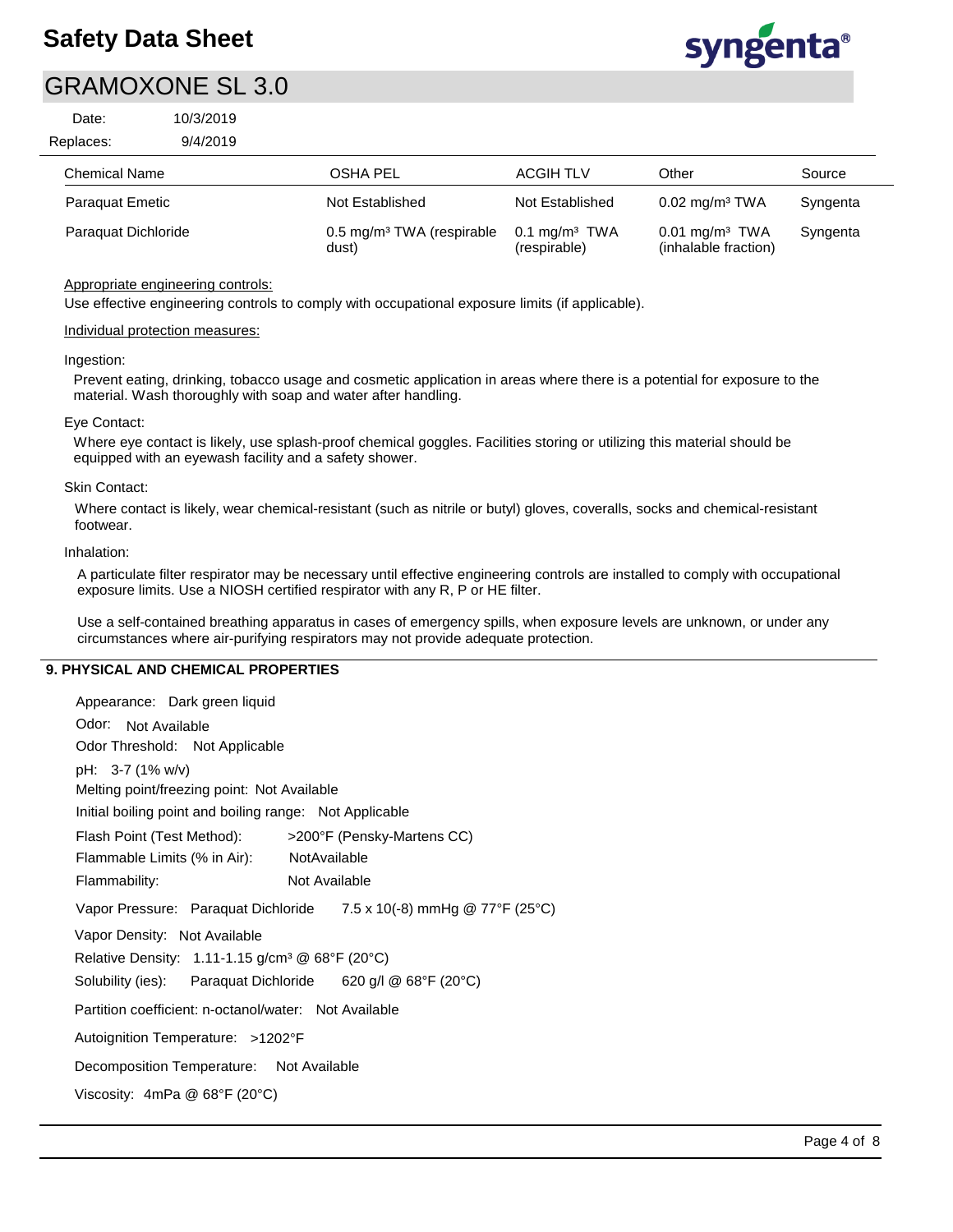

### GRAMOXONE SL 3.0

Replaces: Date:

9/4/2019 10/3/2019

Other: None

#### **10. STABILITY AND REACTIVITY**

Reactivity: Not reactive.

Chemical stability: Stable under normal use and storage conditions.

Possibility of hazardous reactions: Will not occur.

Conditions to Avoid: None known.

Incompatible materials: Galvanized steel, carbon steel, aluminum or unlined steel containers.

Hazardous Decomposition Products: None known.

### **11. TOXICOLOGICAL INFORMATION**

Health effects information

Likely routes of exposure: Dermal, Inhalation

Symptoms of exposure: Eye irritation, Skin irritation, Respiratory irritation

Delayed, immediate and chronic effects of exposure: Eye irritation, Skin irritation, Respiratory system effects

### Numerical measures of toxicity (acute toxicity/irritation studies (finished product))

| Ingestion:                 | Oral (LD50 Female Rat):<br>175 mg/kg body weight |        |
|----------------------------|--------------------------------------------------|--------|
| Dermal:                    | Dermal (LD50 Rat):<br>> 2000 mg/kg body weight   |        |
| Inhalation:                | Inhalation (LC50 Rat):                           | 1 ug/l |
| Eye Contact:               | Moderate Irritant                                |        |
| <b>Skin Contact:</b>       | Slightly Irritating                              |        |
| <b>Skin Sensitization:</b> | Not a Sensitizer (LLNA Assay)                    |        |

#### Reproductive/Developmental Effects

Paraquat Dichloride: No toxicity to reproduction

### Chronic/Subchronic Toxicity Studies

Paraquat Dichloride: This substance is classified as a specific target organ toxicant, single, category 3 with respiratory irritation.

This substance is classified as a specific target organ toxicant, repeated, category 1.

### **Carcinogenicity**

Paraquat Dichloride: No evidence of carcinogenicity in animal studies

| <b>Chemical Name</b> |  |
|----------------------|--|
|----------------------|--|

NTP/IARC/OSHA Carcinogen No

2-amino-,5-dihydro-6-methyl-4-propyl-striazole-[1,5-a]pyrimidin-5-one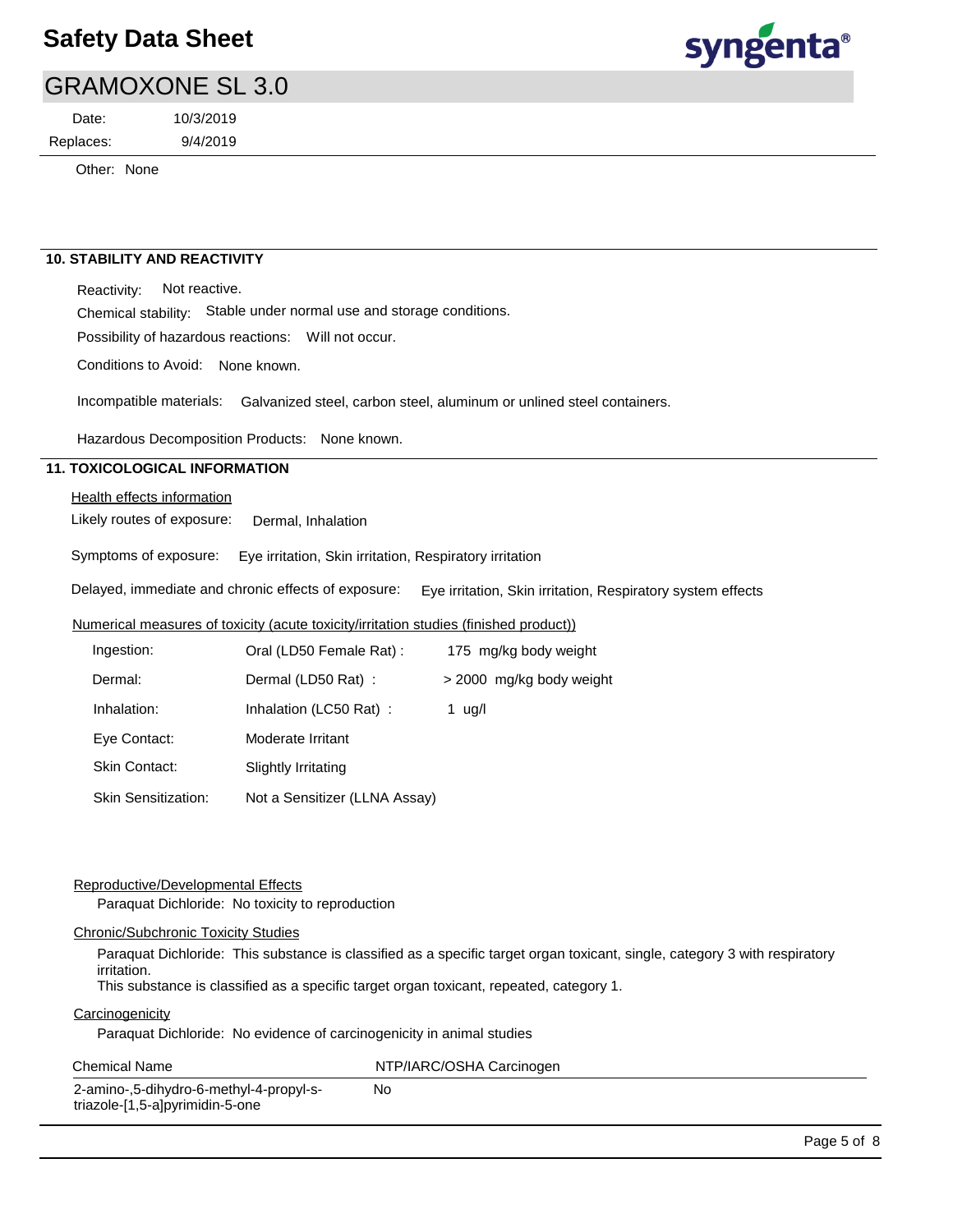# syngenta®

| <b>GRAMOXONE SL 3.0</b>             |                                              |                                                                                                             |
|-------------------------------------|----------------------------------------------|-------------------------------------------------------------------------------------------------------------|
| Date:                               | 10/3/2019                                    |                                                                                                             |
| Replaces:                           | 9/4/2019                                     |                                                                                                             |
|                                     | (1,1'-dimethyl-4,4'-bipyridinium dichloride) | No                                                                                                          |
| <b>Other Toxicity Information</b>   |                                              |                                                                                                             |
| Not Available                       |                                              |                                                                                                             |
| <b>Toxicity of Other Components</b> |                                              |                                                                                                             |
| <b>Paraquat Emetic</b>              |                                              |                                                                                                             |
|                                     |                                              | Toxic if swallowed. Slightly irritating to skin and eyes. Inhalation of dust may cause nausea and vomiting. |
| <b>Target Organs</b>                |                                              |                                                                                                             |
| <b>Active Ingredients</b>           |                                              |                                                                                                             |
| Paraquat Dichloride:                |                                              | Lungs, kidney                                                                                               |
| Inert Ingredients                   |                                              |                                                                                                             |
| Paraquat Emetic:                    |                                              | Skin, eye, respiratory system                                                                               |
| 2. ECOLOGICAL INFORMATION           |                                              |                                                                                                             |

#### Eco-Acute Toxicity

Paraquat Dichloride:

Fish (Bluegill Sunfish) 96-hour LC50 4.7 mg cation/L

Invertebrate (Water Flea) Daphnia Magna 48-hour EC50 1.2 mg cation/L

Bird (Bobwhite Quail) 8-day LD50 24.5 mg cation/kg bw

Green Algae 4-day EC50 0.075 mg cation/L

Environmental Fate

Paraquat Dichloride:

The information presented here is for the active ingredient, paraquat dichloride. Low bioaccumulation potential. Persistent in soil. Persistent in water. Immobile in soil. Sinks in water (after 24 h).

### **13. DISPOSAL CONSIDERATIONS**

Disposal:

Do not reuse product containers. Dispose of product containers, waste containers, and residues according to local, state, and federal health and environmental regulations.

Characteristic Waste: Not Applicable

Listed Waste: Not Applicable

### **14. TRANSPORT INFORMATION**

DOT Classification

Ground Transport - NAFTA Proper Shipping Name: Corrosive Liquid, Toxic, N.O.S. (Paraquat) Hazard Class: Class 8 (6.1) Identification Number: UN 2922 Packing Group: PG III

**Comments** 

Water Transport - International Proper Shipping Name: Corrosive Liquid, Toxic, N.O.S. (Paraquat) Marine Pollutant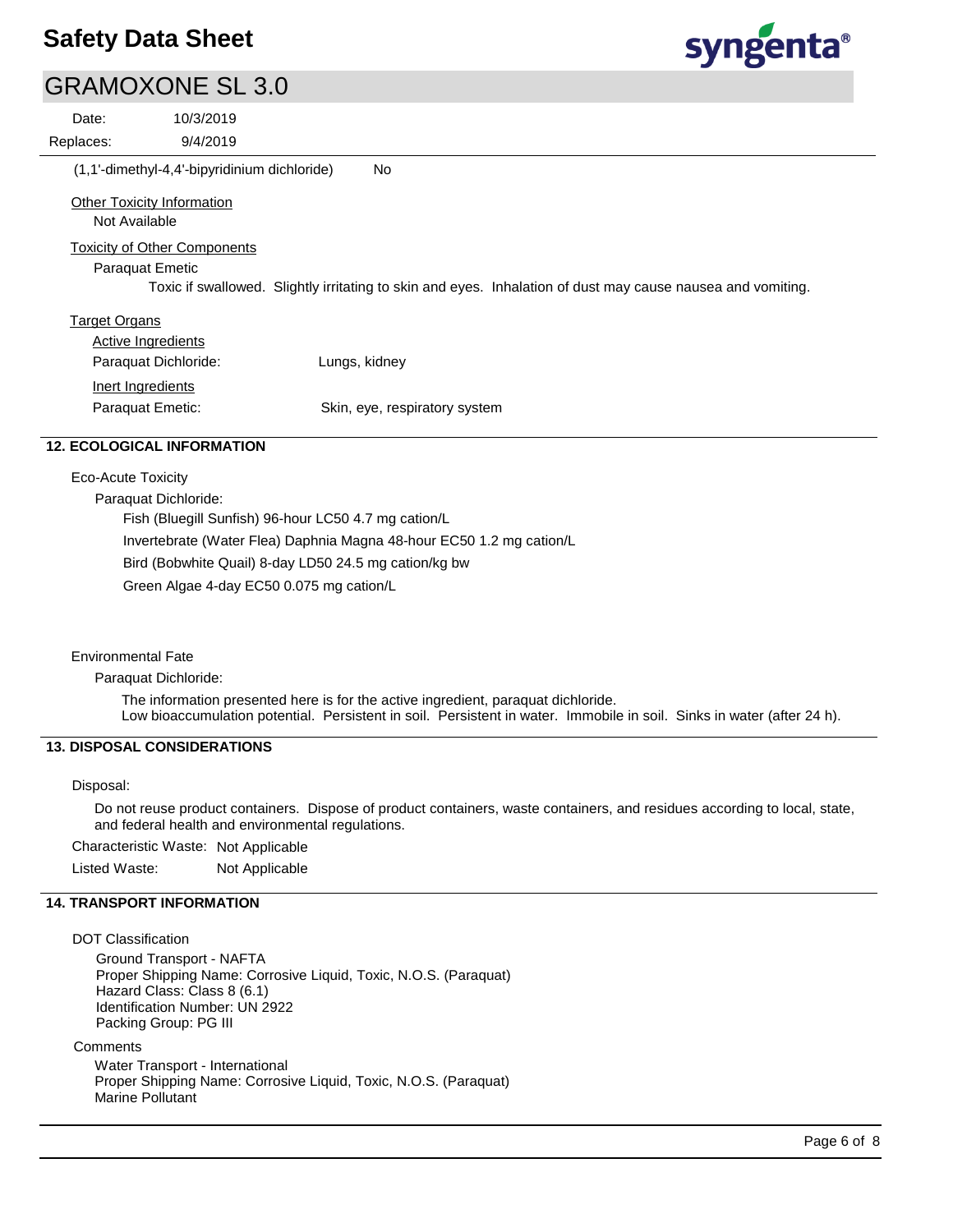### GRAMOXONE SL 3.0

Replaces: Date:

9/4/2019 10/3/2019

Hazard Class: Class 8 (6.1) Identification Number: UN 2922 Packing Group: PG III

Air Transport Proper Shipping Name: Corrosive Liquid, Toxic, N.O.S. (Paraquat) Hazard Class: Class 8 (6.1) Identification Number: UN 2922 Packing Group: PG III

### **15. REGULATORY INFORMATION**

### Pesticide Registration:

This chemical is a pesticide product registered by the Environmental Protection Agency and is subject to certain labeling requirements under federal pesticide law. These requirements differ from the classification criteria and hazard information required for safety data sheets, and for workplace labels of non-pesticide chemicals. Following is the hazard information as required on the pesticide label:

Danger-Poison: May be fatal if swallowed. Fatal if inhaled. Do not breathe spray mist. Causes substantial but temporary eye injury. Harmful if absorbed through skin. Do not get in eyes, on skin, or on clothing. Wash thoroughly with soap and water after handling and before eating, drinking, chewing gum, using tobacco or using the toilet. Remove and wash contaminated clothing before reuse.

EPA Registration Number(s):

100-1652

EPCRA SARA Title III Classification:

| Section 311/312 Hazard Classes: | See Section 2 Hazards                            |  |  |
|---------------------------------|--------------------------------------------------|--|--|
| Section 313 Toxic Chemicals:    | Paraguat Dichloride 43.8275% (CAS No. 1910-42-5) |  |  |

RCRA Hazardous Waste Classification (40 CFR 261): Not Applicable TSCA Status: Exempt from TSCA, subject to FIFRA CERCLA/SARA 304 Reportable Quantity (RQ): No Components

### **16. OTHER INFORMATION**

| <u>NFPA Hazard Ratings</u>     |   | <b>HMIS Hazard Ratings</b>                           |       |         | Minimal  |
|--------------------------------|---|------------------------------------------------------|-------|---------|----------|
| Health:                        | 4 | Health:                                              | $4^*$ |         | Slight   |
| Flammability:                  | 0 | Flammability:                                        | 0     |         | Moderate |
| Instability:                   | 0 | Physical Hazard:                                     | 0     |         | Serious  |
|                                |   |                                                      |       |         | Extreme  |
| Syngenta Hazard Category: D.S. |   |                                                      |       | $\star$ | Chronic  |
|                                |   | For non-emergency questions about this product call: |       |         |          |

For non-emergency questions about this product call:

1-800-334-9481

syngenta®